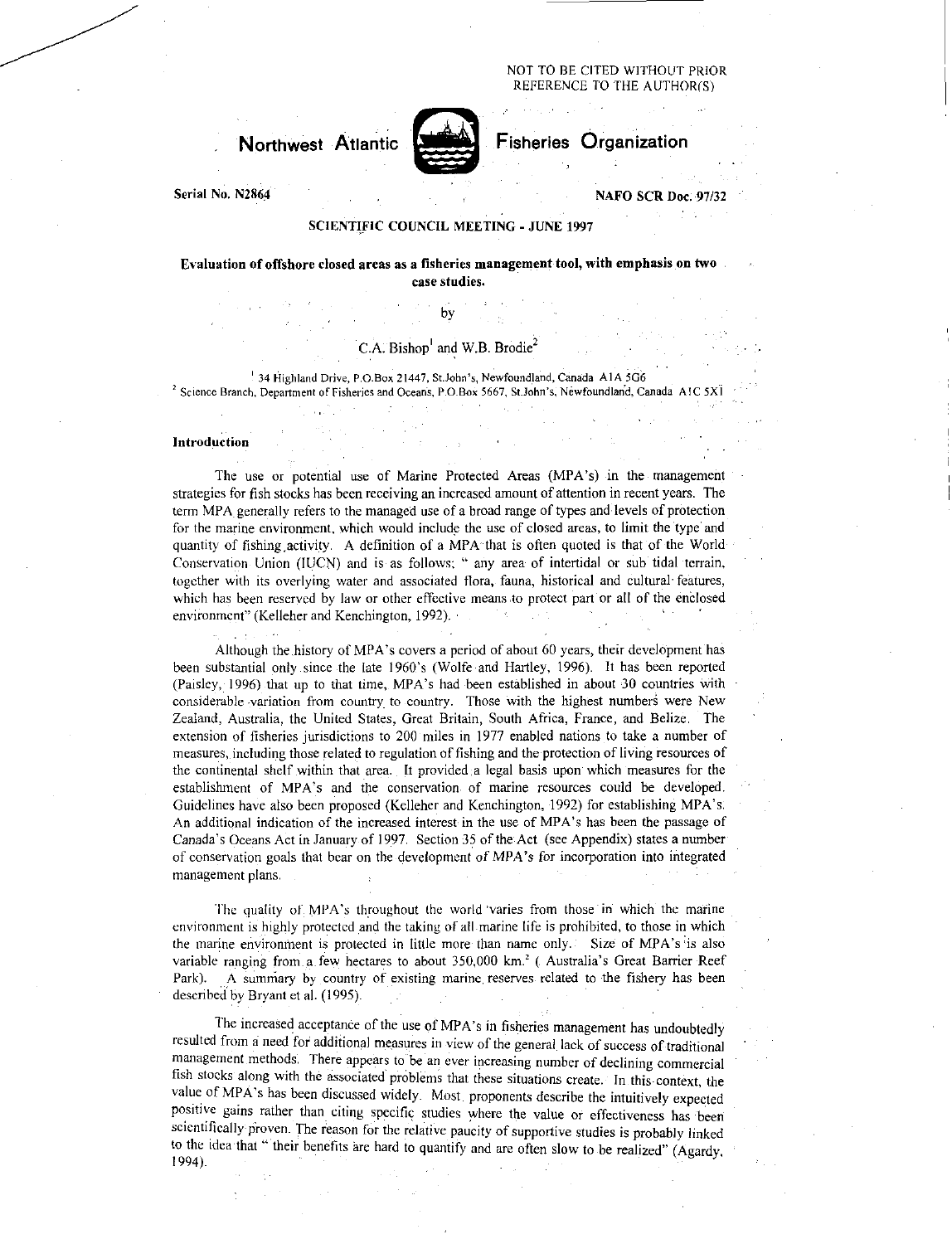The present paper will provide an evaluation, mainly in the form of case studies, of the effectiveness of the use of offshore closed areas/seasons that have been used as management tools for fish stocks in two different geographic areas. It will look at the history and effectiveness of the use of this type of MPA for; I) Haddock stocks on the Scotian Shelf and Georges Bank (Fig .1) - International Commission for the Northwest Atlantic Fisheries/North Atlantic Fisheries Organization (ICNAF/NAFO) Div. 4X and 5Z respectively), and 2) North Sea Plaice - International Council for the Exploration of the Sea (ICES) Subarea IV.

#### Scotian Shelf and Georges Bank Haddock

In the late 1960's the haddock stocks on the Scotian Shelf (ICNAF/NAFO Div. 4VW and 4X) as well as Georges Bank (Div. 5Z) were subject to increased fishing pressure and there were signs of resource declines (4X and 5Z). Georges bank haddock were being depleted by fishing (Hennemuth, 1968) and this had been accompanied by several years of recruitment failure. This stock had yielded an average catch of about 50,000t over the 1935-60 period but was predicted to yield only 13,000t in 1970 at the same exploitation rate. It was thought that a 4- 5 year period of no or very little fishing was required to effect recovery (ICNAF, 1969). Div. 4X haddock were still considered to be fairly abundant though fully exploited, but recruitment failure was forecast (Grosslein, 1969). The status of Div. 4VW haddock was similar to that of Div.5Z. It was clear that regulatory measures were necessary to reduce the exploitation rate and reverse the declining stock trends.

At this time, regulation and management of these fisheries was the responsibility of ICNAF. The ICNAF Convention gave it the authority to make certain kinds of proposals to the contracting Governments with the goal of keeping fish stocks at a level permitting the maximum sustainable catch (Halliday, 1988). Under the Convention (Article VIII) there were a limited number of measures allowed which might help in the achievement of the desired goal. These included: I) establishing open and closed seasons; and 2) closing to fishing, portions of Subareas found to be spawning areas or to be populated by small or immature fish. Until 1969, the only other regulatory measure which had been utilized pertained to the control of mesh size and gear construction (otter trawls) used in the groundfish fisheries. The haddock stock situation at that time required that additional measures he taken. The measures that were proposed for 1970 by Canada and the United States, and accepted by ICNAF, included a total allowable catch (TAC), the first.introduced by the Commission of ICNAF, and closure of spawning grounds for the spawning season.

Halliday (1988) states that " the detailed rationale for the choice of measures is not recorded but clearly these countries wanted to do all possible to reverse the declining trends in haddock stocks". He further deduced "from analysis of prevailing circumstances" that the fundamental intent of the regulations was to reduce the high rate of exploitation by the fisheries. When considerating Georges Bank haddock at its 1969 meeting, STACRES considered closed areas/seasons as alternatives to catch limitation. Spawning season and area were also the area and season of peak catch rates and hence closure was expected to impact significantly in reducing catches or, at least, in spreading them more evenly through the year.

It would seem somewhat ironic that the stated intent of the regulations, that of spawning ground and season closure, was accepted by all involved, although the underlying intent was toward the reduction in exploitation rate. The use of spawning season rationale apparently appealed to a fundamental common sense approach that could be accepted by fishermen without the support of 'scientific' fact. Scientific advice at the 1969 ICNAF meeting indicated that benefits from the protection of spawning fish could not be demonstrated and it was never proposed by ICNAF that closures would directly affect spawning success. However, the approach was accepted by both Canadian and USA fishermen who undoubtedly believed that some biological benefits would accrue. Halliday (1988) states that " the insistence of USA fishermen" was responsible for the inclusion of the spawning season closure in the 1969 USA regulatory proposal for Subarea 5 haddock.

The basis for definition of these spawning area and season closures were; the distribution of ripe, spawning, and spent haddock in the commercial and research catches; planktonic egg distributions; and seasonal egg production curves (Halliday, 1988). The seasonal and areal closures were introduced in 1970 (ICNAF, 1969) and included three areas; two in Subarea 5 and one in Div.4X (Fig. 2). The closures covered a period of two months (March and April) and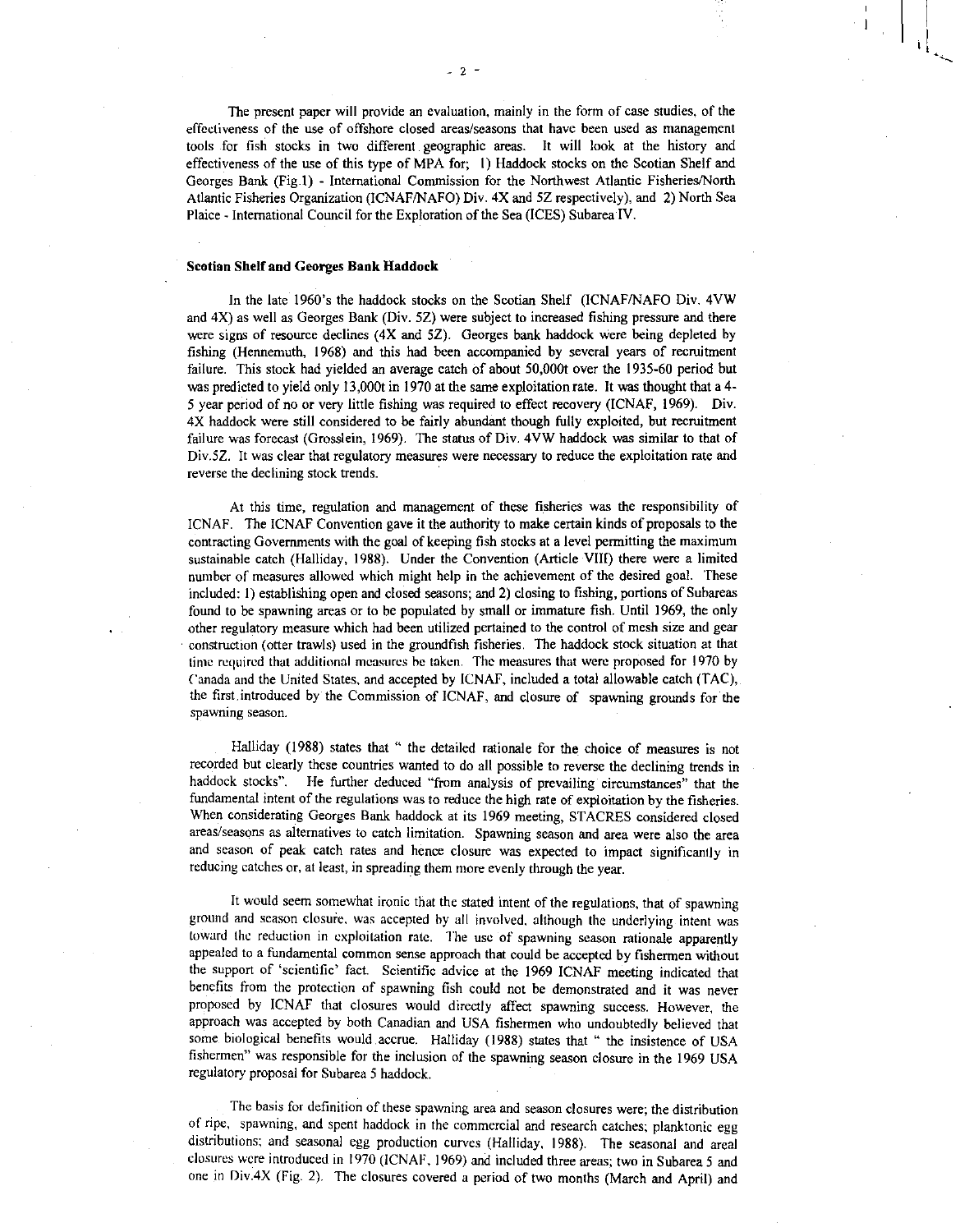applied to fishing with gear capable of catching demersal species. The details of the coordinates defining the areas and seasons as Well as any modifications over the 1970-87 period are described by Halliday (1988). The areal and seasonal closures have since continued to be part of • haddock management plans in these areas, although there have been numerous changes since their first introduction. The area currently in use is shown in Fig 3. Most of these have been related to the resolution of conflicts with the fisheries for other species and have involved areal changes. For example, in 1972, the closed area in Div.4X was reduced where it encompassed deeper waters to permit the prosecution of spring fisheries for argentine and silver hake while one *area* in Subarea 5 was reduced in size to minimize disruption of USA redfish and shrimp fisheries. In Div.4X, months of closure have changed as follows: March-May (1972-74); Feb.-May (1975); March-May (1976-93); March-June 15 (1991-93); and Jam-June (1994-95) - (see Halliday, 1988; Annand and Hansen, 1995; and Angel et al., 1994). Reasons for these changes have not been documented but are assumed to be a response to database updates.

Similar seasonal changes have occurred with the closed areas in Div. 5Z. In October 1984, the delimitation of the Canada-USA Maritime boundary resulted in a division of the closed, area on Georges Bank (Area B- Fig. 3). Prior to the resolution of the maritime boundary dispute between Canada and the USA, the closed area seasons on both the the Canadian and USA portions of Georges Bank included the months of March and April (1970-71), and March-May (1972-86). Subsequent to the settlement, seasons on the Canadian side were March- May (1987- 93), and January-May (1994-96) while those for the USA side were February-May (1987-93), January-June (1994), and the entire year (1995-96). In 1994 the USA also expanded the size of . their portion of Area B (by 15 minutes latitude to the south and 20 minutes longitude to the west) to provide increased protection to haddock concentrations in the area (Gerrior et al., 1994).

Canada had initially proposed the inclusion of a closed spawning area in Div. 4VW but later abandoned the idea because of opposition based on anticipated interference to the silver hake and cod fisheries (Halliday, 1988). A spawning area closure reported (Zwanenburg and Hansen, 1993) for Div. 4VW in 1981 for the period March 1 to May 31, was apparently in error (J.Hansen; pers comm:).

The use of closed areas as a means of protecting haddock nursery areas on the Scotian Shelf was instituted in the late 1980's. The rationale behind closure of juvenile nursery areas is to produce a greater realization of growth potential of recruiting year classes and allow a larger proportion of individuals to reach maturity. An area of the Scotian Shelf was closed to fishing in 1987 (Fig.4) as it was considered an important haddock nursery area. This resulted from an industry recommendation for a closure of haddock nursery areas in Div. 4VW to all groundfish activity (Fanning et al., 1987). The nursery areas were identified using data from; " summer groundfish research surveys, the International Observer Program, published reports, and personal • communication" (Fanning et. al.1987). Closure was originally recommended for two areas (I and II - Fig. 4) but was subsequently limited to one (area I). A longline fishery was originally permitted (1987-92) in the closed area but since that time only a scallop fishery gas been permitted (Zwanenburg, pers comm.). The closure also extends for the entire year.

The early years also saw some changes with regard to regulations pertaining to fishing gear restrictions in the closed spawning area. As stated, the initial regulation applied to gear capable of catching demersal species. This was modified in 1972 to permit use of pelagic gears fishing off-bottom and a fishery using large hooks (gape not less than 3 cm.) was also permitted in Subarea 5.. The latter closure exemption eventually (1974) applied to only one area of Div.5Z (that closest to shore). However, an amendment to the Canadian regulations in 1981 inadvertently permitted the use of large hooks in a longline fishery on Georges Bank. This error was allowed to persist in the regulations until the early 1990's when the regulations were changed to a closure for all gears .

Evaluation of the effectiveness of the closed areas has had limited success. Evaluation of the spawning area and season closures is dependent on whether the theoretical or practical reasons are to be considered; In considering the theoretical reasons, it Would be necessary.to prove that the closure produced an increase in spawning success (increased number of fertilized. eggs) and a consequent increase *in the* number of recruits to the fishable stock. While this is an important issue in evaluation of its usefulness as a management tool, it was, and still is, difficult to resolve. There are many factors affecting spawning success and the subsequent survival of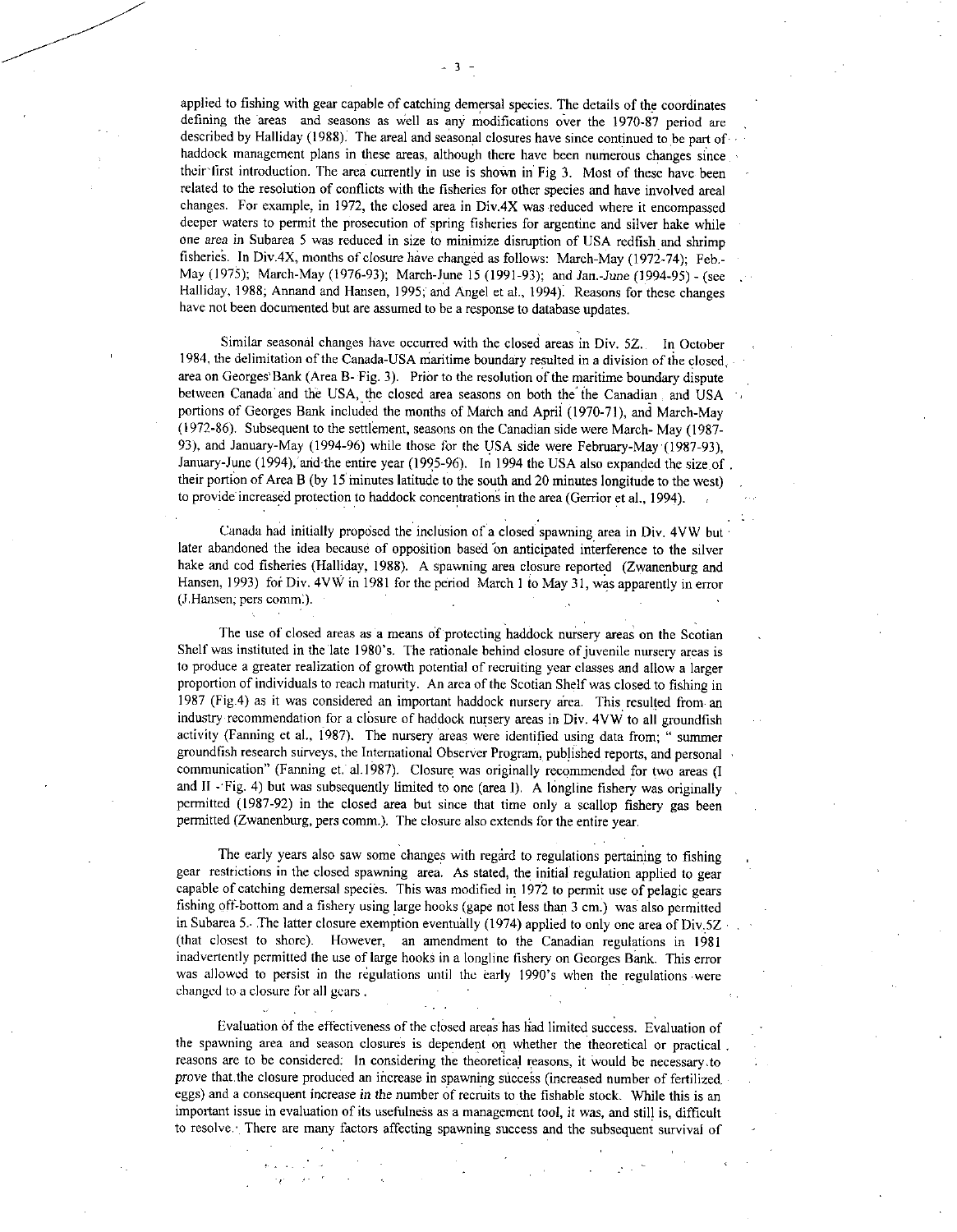recruits, and, unless all factors can be accounted for, it would be almost impossible to determine the effect of each of the variables. It has been generally accepted, however, that there is a tendency for low spawning stock biomasses (SSB's) to be less successful spawners (Shelton and Morgan, 1993) although there is not a precise definition of the threshold stock levels for this phenomenon .

There is little in the scientific literature which provides an evaluation of the success or failure of the spawning area closures on the Scotian Shelf and Georges Bank haddock stocks. The CAFSAC Advisory Doc. for 1981 (81/9) indicated that there was no data available at that time " to suggest that a closed area has either a good or bad effect on spawning success and thus recruitment". It was claimed that a biological interpretation was confounded by the coincidental application of the quota management scheme.

There were no reports found which established a direct link between an increase in the number of eggs produced or the number of subsequent recruits and the existence of spawning area closures. Its persistence in management plans appears to be rooted in a strong belief that it is conceptually sound and that it awaits only the proper evaluation tools and techniques for verification. A recent attempt at assessing closed areas (Mohn, 1996) indicated that traditional models used in estimating fish populations could not assess the contribution of specific areas (eg. closed areas) mainly because the necessary data were difficult to obtain. In the study, an exploratory model was developed which simulated the effects of fishing with and without spawning area closures on long term annual landings, from a management unit having three spawning components, as well as the impacts of differences in fishing methods on their efficiency in exploiting spawning aggregations. Although based on many assumptions, results indicated potential benefits associated with having a closed area in terms of improving population numbers in the protected and surrounding unprotected areas.

As stated, the fundamental intent of the spawning closures was the reduction of the exploitation rate to a low level. To some extent this was successful. For example, in the years following the first spawning area closures, it was claimed (Canada 1974) that the Div. 4X closure was having a greater effect in reducing haddock mortality than the various catch quotas and by-catch limits. Closed areas were thought to be more easily enforced than were TAC's and by catch limits.

•

Information available on the status of these haddock stocks (FRCC Rep. 1996) indicated dramatic declines since the 1980's. Recent years have seen some improvement, particularly with respect to the above average levels estimated for the 1992-93 year classes, in all areas. As the spawning area closures had been in effect through the period of stock decline which was accompanied by below average recruitment, it might be argued that the closures were not effective. However, it is worthy of note that, as stated below, effective enforcement only occurred after 1990 (Parker, 1996) which is coincidental with the recent period of good recruitment.

. An evaluation of the Div. 4VW haddock stock nursery area closure (Zwanenburg and Comeau, 1991) acknowledged that there was no proven link between closed areas and subsequent increases in haddock abundance. However, it was stated that the information presented "was highly suggestive of this being the case". This was apparently based on the continued presence of the relatively large 1988 year class, particularly in Div. 4W in and around the closed area.

During the 1980's, when there was a considerable amount of effort in the groundfish fishery on the Scotian Shelf, illegal fishing within the closed areas was considered commonplace (Parker, 1996) with the net result being no real closure compliance. Enforcement has been conducted by patrol vessels, aircraft, and fishery officers but the results were limited by the technology available. In the late 1980's and early 1990's enforcement became more effective with the acquisition of more sophisticated equipment which improved the speed and accuracy of detection of violations. The cost of enforcement of the two closed areas on the Scotian Shelf was recently estimated (for 1994) at \$1.6 million (Parker, 1996).

Areal and seasonal closures have also been used in the management of the silver hake\_ fishery on the Scotian Shelf (Parsons, 1993). In this fishery small-meshed gear had been used and, prior to 1977, it was found to be taking large quantities of juvenile cod and haddock. At that time Canada introduced measures to address the issue. These included establishing an area,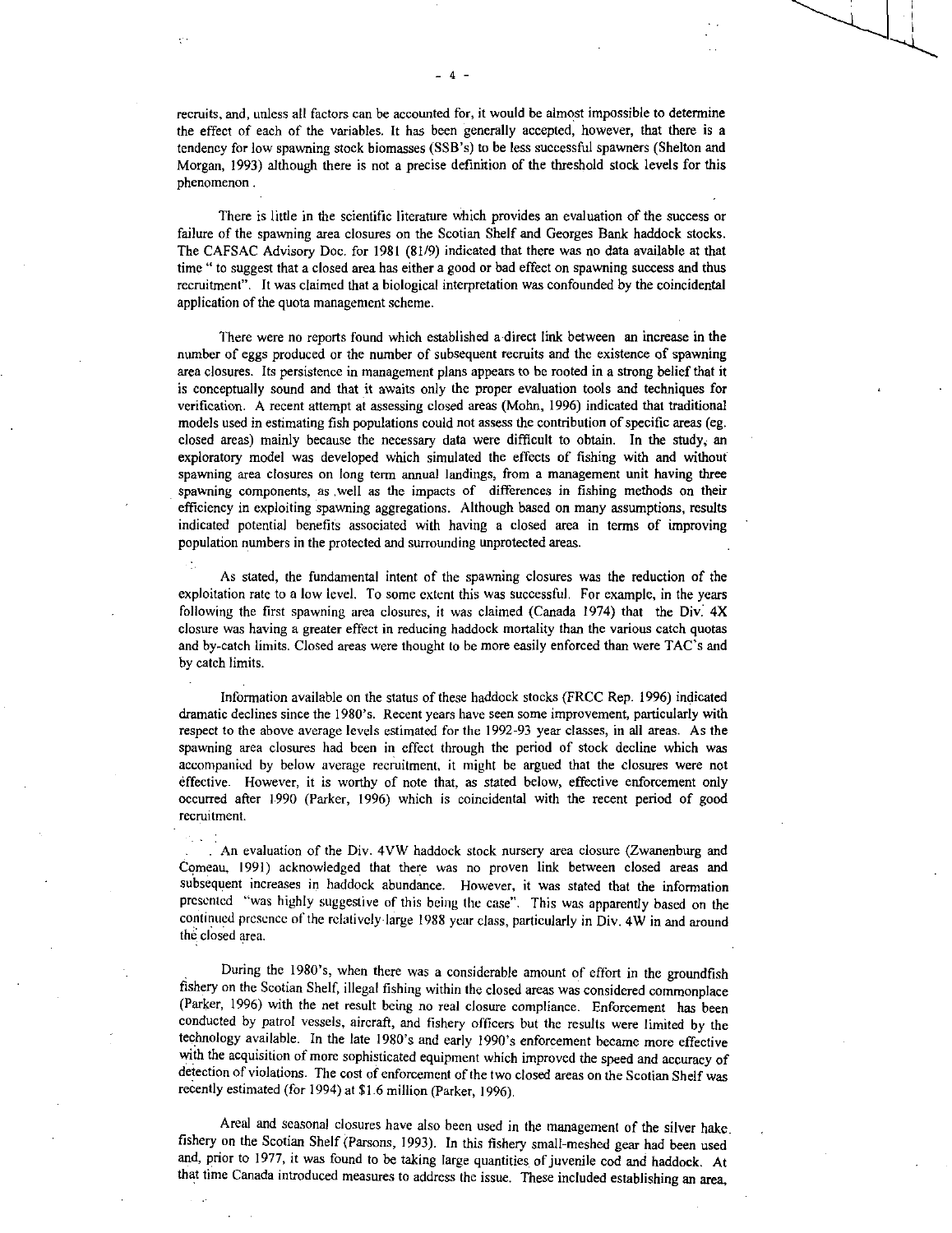which became known as the silver hake box, where hake fishing was permitted only during the period April 15-November 15. Data had indicated that the restrictions would minimize the bycatches of other commercial species while still permitting a silver hake fishery.

The use of closed areas as possible nursery areas was also considered (Sinclair et al., 1991) as a management option for the cod stock in the northern Gulf of St. Lawience (NAFO Div 4RS3Pn). This stock had also declined substantially and there had been repeated allegations of discarding of small cod. Analysis of survey data did not identify areas with persistent differences in cod size distribution and consequently nursery areas could not be identified which would not have a significant impact on the cod fishery. As well, the Fisheries Resource Conservation Council (FRCC) has recommended in its most recent report (FRCC, 1997. p.31) ' that time/area closures be established for identified spawning/juvenile aggregations of cod in NAFO Subdivision 3Ps.

### North Sea Plaice

North Sea plaice is an economically important flatfish species that is found distributed throughout the central and southern North Sea (Fig.5). The juvenile (15-25 cm) stages are concentrated in shallow inshore waters and gradually move offshore as they grow larger. The nursery areas on the eastern side of the North Sea near the coasts of the Netherlands, Germany, and Denmark contribute about 90% of the total stock recruitment. Spawning occurs in offshore waters during winter. The history of the fishery has shown substantial discarding of undersized. plaice, particularly in coastal areas, resulting in high mortality (Rijnsdorp and Pastoors, 1995).

In the late 1980's, assessments of the North Sea plaice stock had determined that exploitation was characterized as being much higher than  $F_{\text{max}}$  and that it was being concentrated too much on young fish. In 1987 the ICES North Sea Flatfish Working Group was asked to provide advice on measures to improve the exploitation pattern. In doing so, the Working Group analysed data on age distribution from research surveys and commercial catch rates, data on discarding during the year, and considered the effect of possible management measures on other. commercial species (Anon, 1987). Two management options were considered; mesh size regulation and the use of closed areas. An increase in mesh size would have greatly improved long term yield, however, the implied mesh increase would have been substantial, from the then legal size of 80-85 mm. to 120-130 mm. The implications would have been severe with regard to the fisheries for other species and consequently this option was not considered feasible. Using the information on juvenile plaice distribution from research vessel surveys and discarding data, an area was proposed for closure to fishing, that would have the greatest impact on reducing the removals of young plaice. The boundaries of these areas were rectangular, and generally based • on a minimum of 30 minutes latitude and one degree longitude (Fig. 6).

An evaluation of the impact of the closed area, using a simulation model, concluded that closure for the 2nd and 3rd quarters of the year could raise the apparent recruitment of plaice by about 25%. After discussions with the fishing industry, legislation was introduced in 1989 establishing a closed area or box (thereafter termed the Plaice Box - Fig.7 ) which was very similar in geographical area to that originally proposed and analysed in 1987 (ICES, 1994). The borders of the Box had been adjusted to account for revised data on the distribution of the juvenile plaice. Detailed coordinates of the Box are presented in ICES, 1994. When introduced, the Box was active from the period April I to September 30. In 1994, the regulation was extended to include the fourth quarter and, since 1995, the Plaice Box'has been closed for the whole year. However, the regulation did not exclude all fishing from the area. In fact, fishing was only closed to large (>300hp.) trawlers. It was reported (ICES 1996) that the fleet permitted to fish (<=300hp.) had actually increased its capacity and that the larger vessels fished heavily in the closed area after it had reopened on October 1 (1989-1993).

In 1994 ICES set up a Study Group on the North Sea<sup>+</sup>Plaice Box which was mandated to: " investigate appropriate modifications to the plaice box; quantify the expected short- and long termed effects of such modifications on both yield and biomass for plaice and all other relevant species; and identify possible additional regulations associated with the "plaice box"" (ICES 1994). An analysis of the level of discarding by the Dutch beam trawling fleet supported the previous location choice for the closed area. Discard rates inside the plaice box averaged 83% compared with 36% outside the box in the 1976-90 period.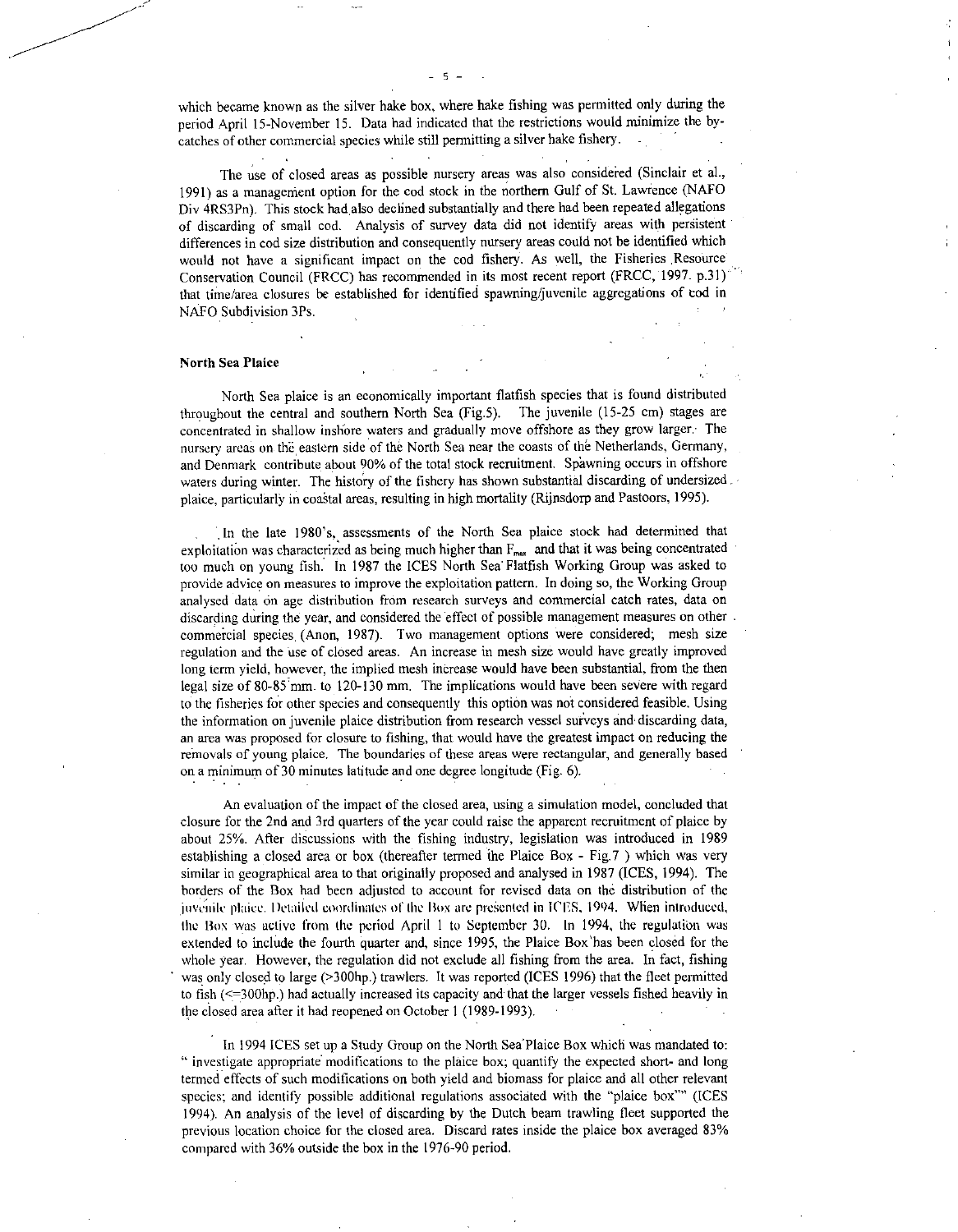The effects of the plaice box closure were again evaluated with the simulation model first used by the 1987 Working Group (ICES, 1987). Updated effort data along with some breakdown by fleet category (the 1987 simulation had assumed no fishing) were used in the model along with a number of options in which effort was distributed according to different periods of closure of the Box to all or selected fleets. This evaluation suggested that the existing regulated closure (quarters 2 and 3 for selected fleets) would increase plaice recruitment by 8% when compared with that without a closed box. This was much lower than that previously estimated (25% in 1987). The discrepancy was explained by the inclusion of fishing effort in the updated analysis coupled with the heavy fishing that had taken place in the 4th quarter in response to the increased fish abundance built up during the `closed' 2nd and 3rd quarters. When similar options were compared (closed for the whole year with no discards vs no closed area), both simulations produced comparable results ( 34% increase in the 1987 analysis and 32% in the 1994 analysis. It was considered possible, as well, that with increased recruitment and the assumption of density dependent growth, changes in growth rate might affect discarding and recruitment to the fishery. One consequent effect might be a reduction in the expected gain from the Box closure.

Analyses also indicated that based on survey results the relative abundance of marketable plaice had increased in 1989-91 compared with pre-Box years and that the relative abundance of undersized age groups had also steadily increased since 1989. Increasing the length of the closed season to include the 4th quarter as well as for the entire year would each increase the total percent recruitment gain. A reduction in fishing mortality in the youngest age groups, as suggested by the Plaice Box simulation studies, was not unequivocally indicated from VPA analysis or from the demersal fish survey results. This was not considered surprising " given the relatively high variance of mortality estimates from VPA and survey data compared to the estimated effect of the Box and the relatively small effect of the box" (ICES, 1994).

A later study (Rijnsdorp and van Beek, 1996) examined further the potential effect of changes in growth rate on evaluation of the Plaice Box closure scenarios. There *was* also consideration of the survival rates of pre-recruits as well as stock recruitment relationships. In this study the simulation model previously used (Rijnsdorp and Pastoors, 1995) was used with modifications to accommodate the analysis of density dependent growth and stock recruitment relationships. The Plaice Box scenarios used were similar to those in the 1994 study (ICES, 1994). The results from these new simulations showed a similar positive effect of the Plaice Box on recruitment, yield and SSB as had previous studies (ICES, 1987; ICES, 1994). The new predicted gains were somewhat lower possibly because of a revised input parameter value in the new simulation. A decrease in plaice growth rate observed for the late 1980's had resulted in a decrease (14%) in yield. The introduction of the Plaice Box at about the same time reduced the decrease (9%) as would the other options which provided increased closure time. Conversely, an increase in growth rate would increase the yield.

Growth rate analysis indicated significant relationships between both density-dependent (population numbers) as well as density-independent (eutrophication, beam trawl effort) factors. The reduced growth rate of plaice at high population levels implied that a positive effect of the Plaice Box (increased recruitment) might lead to higher population densities and hence reduced growth rates. However, it was noted that the expected recruitment gain from the Plaice Box was much less than the amplitudes of the observed stock recruitment variations. Consequently, it was expected that the negative effect of a reduced growth rate was of lesser degree than the potential gain of improved survival.

While the maintenance of closed areas would be expected to improve recruitment, other factors could influence or cloud the issue. The actual number of plaice recruiting to the fishery could be influenced by variability in environmental conditions during the egg and larval phase as well as survival of the prerecruits until they reach marketable size. Survival until retained by the fishery would be a function of the cumulative natural and possible discard mortalities. Changes in growth rate could also increase these mortalities by effectively increasing the pre-recruit time period.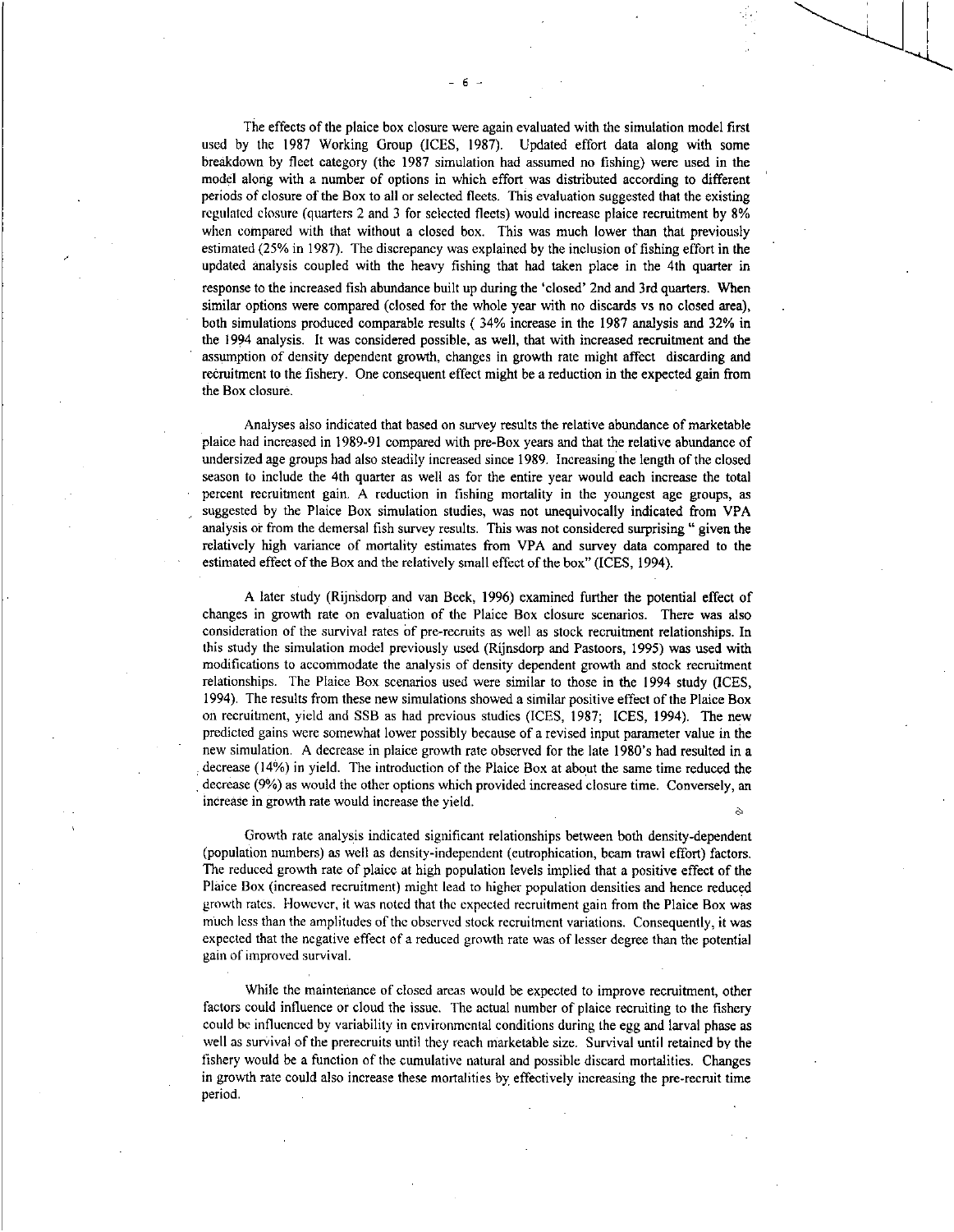The potential positive effect of an increased SSB is not clear for this stock. Scatter plots of VPA recruitment and 0-group indices vs SSB did not suggest any threshold SSB level below which recruitment would be impaired and that egg production and survival of eggs and larvae were at an average level despite the historical low level of SSB. The 1996 report (ICES, 1996) indicated that the influence of the Plaice Box on the stock dynamics warranted its inclusion, along with other variables, when considering management advice and medium' term predictions for the stock.

The influence of the Plaice Box on other species was considered when each of the studies indicated had been conducted. While it was clear that the area of the Plaice'Box covered the most important area of juvenile distribution for plaice it was also determined that it would also impact on cod and sole stocks in the area. High concentrations of sole, including juveniles, were also found within .the designated closed area. Sole are caught as part of the general 'flatfish' fishery which historically tended to concentrate its effort in the 2nd and 3rd quarters. Consequently, closure of the Plaice Box area would strongly reduce the catches and fishing mortality.of sole. At the time that the closed area was recommended (ICES, 1987), the North Sea sole was considered to be strongly over exploited. It was believed that in addition to the existing TAC regulation, the closed area would help reduce mortality. However the closed area was not the exclusive nursery area for sole as other important areas had been identified. Then projected gains to be accrued for plaice recruitment for the different options showed a similar increasing trend with respect to sole although to a lesser degree. Sole would also benefit from an extension of the closed area to encompass a larger portion of their nursery area.

An examination of the distribution of juvenile North Sea cod (ICES, 1994) indicated that the distribution of 0- and 1-group cod varied considerably within year and quarter in the later years considered. The results of studies simulating the effects of closures for different parts of the north sea indicated that the closed Plaice Box would have no measurable effect on cod SSB. However, it was concluded that the Plaice Box would likely provide protection to juvenile cod in most years. The reports examined indicated (ICES, 1994) that the plaice box might benefit, though not quantifiably, other fish species or benthos. The coastal zone within the Box was also a major nursery area for other fish species (turbot, brill and dab) and had been shown to support a high benthic biomass. It was considered likely that " closure of the box will consequently have wider ecosystem benefits than have been examined in this report" (ICES, 1994).

There was little information published relative to the effectiveness, adequacy, or costs of regulation enforcement relative to the Plaice Box. It has been reported (ICES, 1994) that, based on micro-distributional plots of the fishing activities of some fleets, the box was highly effective as a technical measure. This might imply that there was a high level of compliance either honorably or, as is more plausible, it occurred because of effective enforcement.

#### Closed areas in other locations

As indicated earlier, closed areas or seasons have been used extensively by countries or management authorities in fisheries management for certain stocks. Some additional areas or stock units for which their use has been documented are:

Iceland: - Area closures, both temporary and permanent, have been used extensively for some time (Arnason, 1994) to protect immature fish as well as spawning grounds. Extensive areas were closed to deep-sea trawlers including most of the fishing grounds within the 12 mile limit as well as a few large areas offshore. Shopka (1994) indicated that closed areas had been used, along with other measures, to protect cod nursery areas and they had been successful in reducing the fishing mortality considerably on the younger age groups.

Arcto-Norwegian cod: Naken (1994) indicated that an area closure system was established in the 1980's to reduce the discarding of young fish and it was indicated that this measure, along with others, was successful in " reducing the influence of fisheries on year class abundance " at young ages.

New Zealand: A network of marine reserves has been established and more are planned (Ballantine, 1994). These are termed no-take areas in that no fishing, no removals, and no disturbance is permitted. The reserves concentrate on providing unexploited areas in the sea as an independent and additional system to that involved with the management of resource exploitation and its inherent problems. Although the benefits of the system have been largely termed potential, it was stated that there was growing evidence supporting their existence.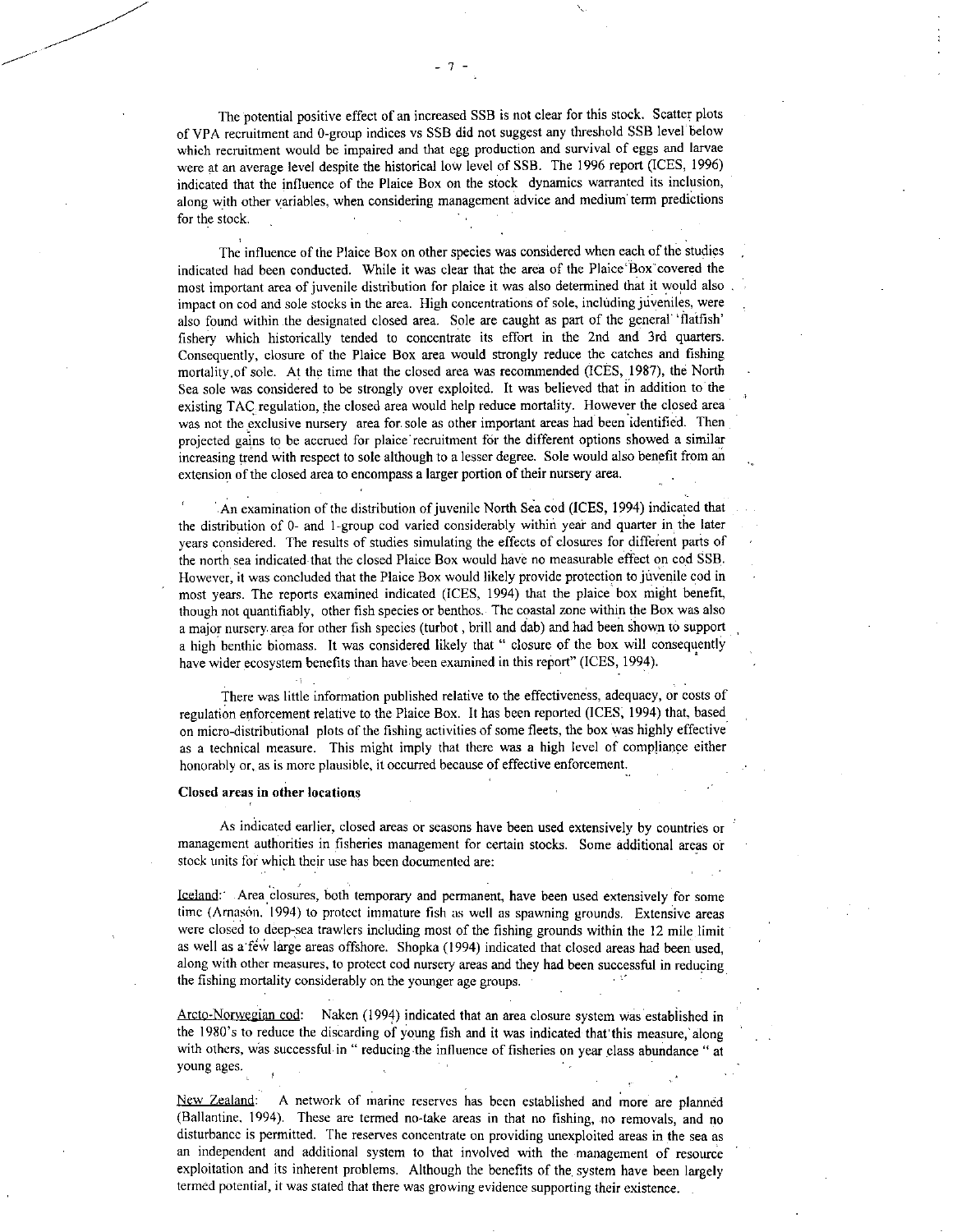#### **Discussion**

The concept of marine protected areas and their usefulness as conservation instruments is relatively well accepted. This is evidenced by their successful and extended use in countries such as New Zealand ( Ballantine, 1994) and Australia (Ottesen and Kenchington, 1994), proposals for increased use by others such as Spain (Suarez de Vivero and Frieyro, 1994), and recent incorporation into Canada's Oceans Act (DFO, 1997). As stated previously, the concept has a wide variety of applications with a large number of marine areas having been designated as marine sanctuaries, parks, and preserves with varied degrees of protection and use. Most have been designed for the preservation of habitats and communities for conservation and research. Only a small number have been designed for the purpose of fishery enhancement. The specific area of MPA's dealt with in the current paper concerns the use of closed areas as tools to be used in fisheries management.

Management of commercial fisheries has generally developed in response to specific fishery related problems which usually fall under the heading 'declining catch rates'. Two main tools that have been used to manage fisheries at the international level were; 1) TAC's, which theoretically limit the amount of a fish stock caught annually, and 2) technical measures such as mesh size, minimum fish size, and closed areas or seasons. The use of closed areas or seasons in fish stock management has not been as extensive as the other methods. The increased interest and advocacy in recent years has resulted from the apparent lack of success of existing management practices for a great number of fish stocks. There have been a number of declining fish stocks in recent years inspite of management efforts to the contrary. In this situation it has been necessary to improve on methods previously used or to try alternatives. One alternative has been to provide protection for the troubled stocks through the establishment of protected or closed areas. The latter have not been considered as replacements for existing measures (Kenchington, 1995; Doubleday, 1993), which mainly attempt to reduce fishing mortality through catch limits, but as a supplementary management tool.

From the literature it is clear that there are a large number of proponents for the establishment of protected areas and for a variety of reasons. Although the basis for, or the concept behind establishment of closed areas is largely intuitive, a determination of their success or failure is generally based on an evaluation of their specific goals. However, the literature is very sparse with respect to evaluations of the success or failure of the protected areas. Dugan and Davis (1993) examined studies of marine parks and reserves, particularly with respect to coastal fisheries management, to assess marine refugia and their potential effect on fisheries yields, through a variety of related effects on target species and ecosystems. The potential effects on target species included: increased abundance, increased individual size and age, increased reproductive output, enhanced recruitment both inside and outside refugia, maintenance of genetic diversity of stocks, and enhanced fishery yields in adjacent fishing grounds. Potential ecosystem effects included: increased species diversity, increased habitat complexity and quality, and increased community stability. It was found that studies relative to potential effects on target species generally indicated positive effects of refugia with respect to abundance and fish size. There was only a small amount of evidence suggesting improvements to fishery yield in areas outside the refugia. There were no studies that suggested enhanced recruitment, increased reproductive output, or influence on genetic diversity. With regard to ecosystem effects there was some evidence of increased species diversity within refugia. In their conclusion, Dugan and Davis (1993) state that, " despite their potential benefits, the efficacy of fisheries refugia in coastal fisheries management is virtually untested".

The latter is true for fisheries management in general in that the expected benefits are generally described as potential. As Shackell and Lien (1995) point out, " MPAs are largely an experiment and should be treated thus". Auster and Malatesta (1995) further state that, "the knowledge base required to justify a reserve, or system of reserves " (for habitat enhancement) " does not yet exist in total. However, like other reserve systems, it is intuitively beneficial". Evaluation of the effect of closed areas is generally a difficult task for a number of reasons. These include; the inadequacy of the specific objectives for establishing the closure and the lack of adequate data necessary for required analyses.

As already stated, even the objectives are not always clear. An example would be that discussed in the case study of haddock on the Scotian Shelf and Georges Bank. These are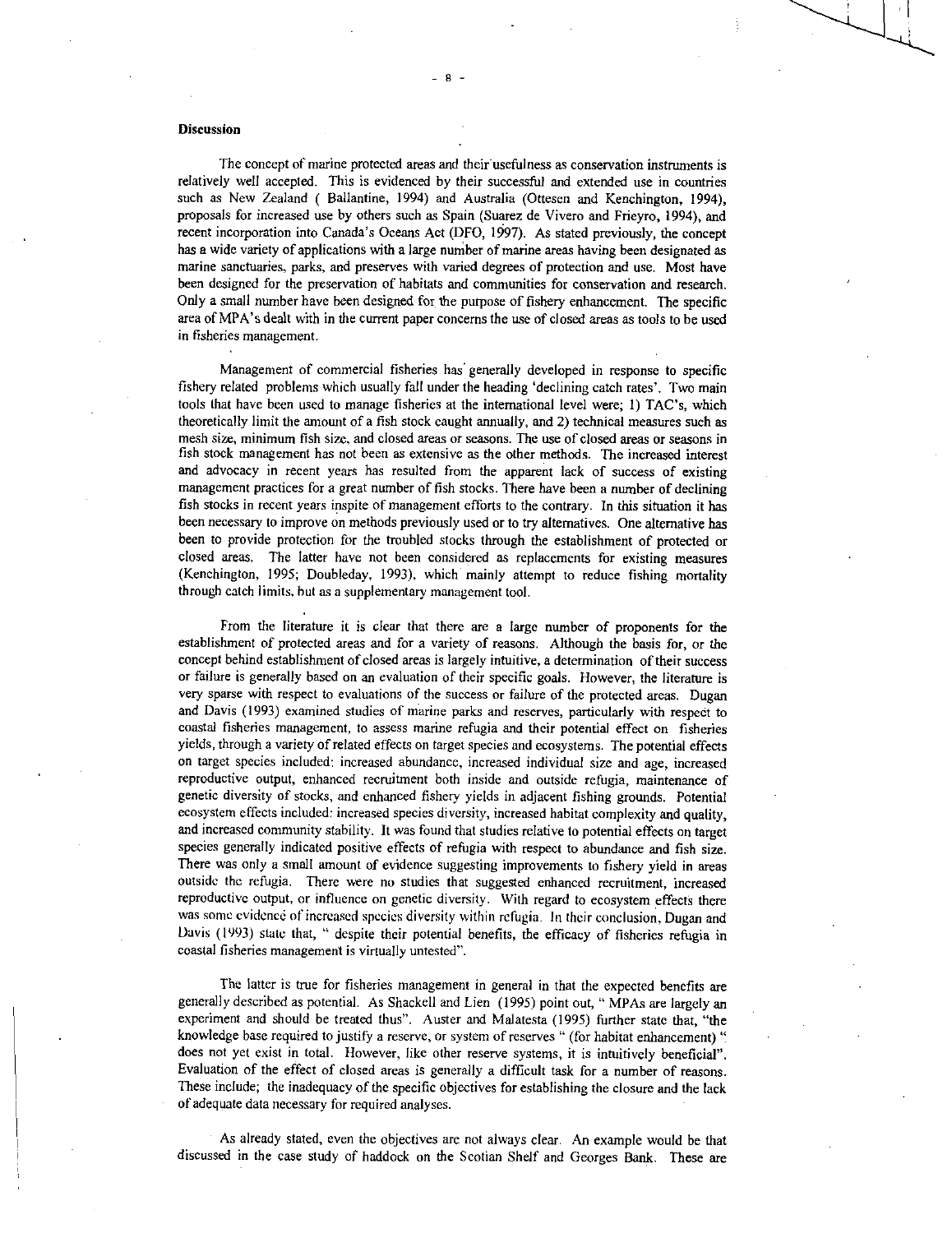described-as spawning closures although biologically there was no•evidence to show that the closure would improve the production of young fish. The latter would be a prime reason for establishing a spawning area closure. The documented reason • for closure was to reduce exploitation at a time (spawning season) when catch rates were highest. This closure has persisted to the present day apparently without the support of an evaluation of its adequacy. Determination of success or failure assumes the existence of specific objectives. These are often implicit in their title, i.e. spawning and nursery area closures. However, in some cases, as previously shown (eg. Div. 4X and 5Z haddock) the stated objective is nominal, 'only, with an underlying objective ( i.e. reduction of fishing effort) being of 'primary' importance. The lack of specific objectives obviously affects determination of success of the management measure. The criteria to be used in evaluation has to be related to the objectives established when an area is designated as closed or protected.

Of the many issues or problems that protected or closed areas address, those related to fisheries management can be summarized as follows: improvement of effective , spawning; enhancement of juvenile survival; enhancement of fisheries outside the area; protection of habitat; and protecting genetic diversity. These require different and sometimes substantial databases to determine both the extent and the effectiveness of the closed .area. In many cases the data necessary to facilitate evaluation are not available: Closed areas are established in response to specific problems such as over-exploitation of specific age groups (eg. juveniles or spawners) and persistent stock declines. Although the determination of these problems usually results from analyses of existing data, the extent of the available database may be narrow with respect to area and time. Areas with a long history of scientific research and monitoring may therefore be desirable when closed areas are being designed or tested.

Difficulties with evaluation of the success of some of the closed areas are also related to their relatively recent origin and constant evolution. The benefits to be accrued are yet technically unproven. It may also be necessary to expect evaluation to be a long term process since many effects may not be detectable on short time scales. Probably the most compelling argument favoring the establishment of closed areas lies in the precautionary approach or `principle'. The basis for this principle is that; there are uncertainties arising from scientific stock assessments, reliable verifiable data are lacking on ecosystems, and that there are difficulties in extrapolating between laboratory and actual field conditions (Paisley, 1995). In short, if a fisheries management problem exists and persists despite best efforts at correction, then a precautionary closed area is prudent while the uncertainty exists. This concept has strong advocates (Garrod and Shumacher, 1994; Kenchington, 1995; Shackell and Lien, 1995; Brodie, 1996; Paisley, 1995). It could be viewed " in terms of a 'hedge' against uncertainty or of reserving some minimum-acceptable part of the ocean ecosystem beyond human interference"(Kenchington, 1995).

The need to acknowledge uncertainty associated with estimates of abundance was advocated by Hutchings (1995) with respect to the'. Northern' Cod stock and by Brodie (1996) concerning the management of cod and flatfish stocks on the southern Grand Bank of Newfoundland. For Northern Cod a seasonal MPA or closed area was proposed similar to that described in the present paper for haddock on the Scotian Shelf and Georges Bank. It was argued that a fishing ban during the winter-spring spawning season would reflect conditions which existed prior to the introduction of large otter trawlers in the 1950's when it was estimated that the stock was much larger. Similarly, Shackell and Lien (1995) concluded that this stock, and others, were protected in the earlier years before technology permitted fishing at all times of the year.

Management of the cod, American plaice, and yellowtail flounder stocks on the southern Grand Bank of Newfoundland has not been successful as evidenced by the current fishing moratoria for all three species (Brodie, 1996). Part of the difficulty with the management of these stocks, has resulted because they occur in two management zones separated by the Canadian 200 mile limit. Catches in the late 1980's were excessive particularly with respect to that for small, immature individuals of all three species (Brodie, 1996). The main reason for this phenomena was that the fisheries occurred in areas coincident with areas where the juveniles were most abundant. The latter had been determined using data from research vessel surveys and the commercial fisheries (Walsh, et al. 1995). The authors recommended that a permanently closed area be instituted to protect juveniles and permit rebuilding of the three stocks. In further analysis (Brodie, 1996), using additional information from the Canadian commercial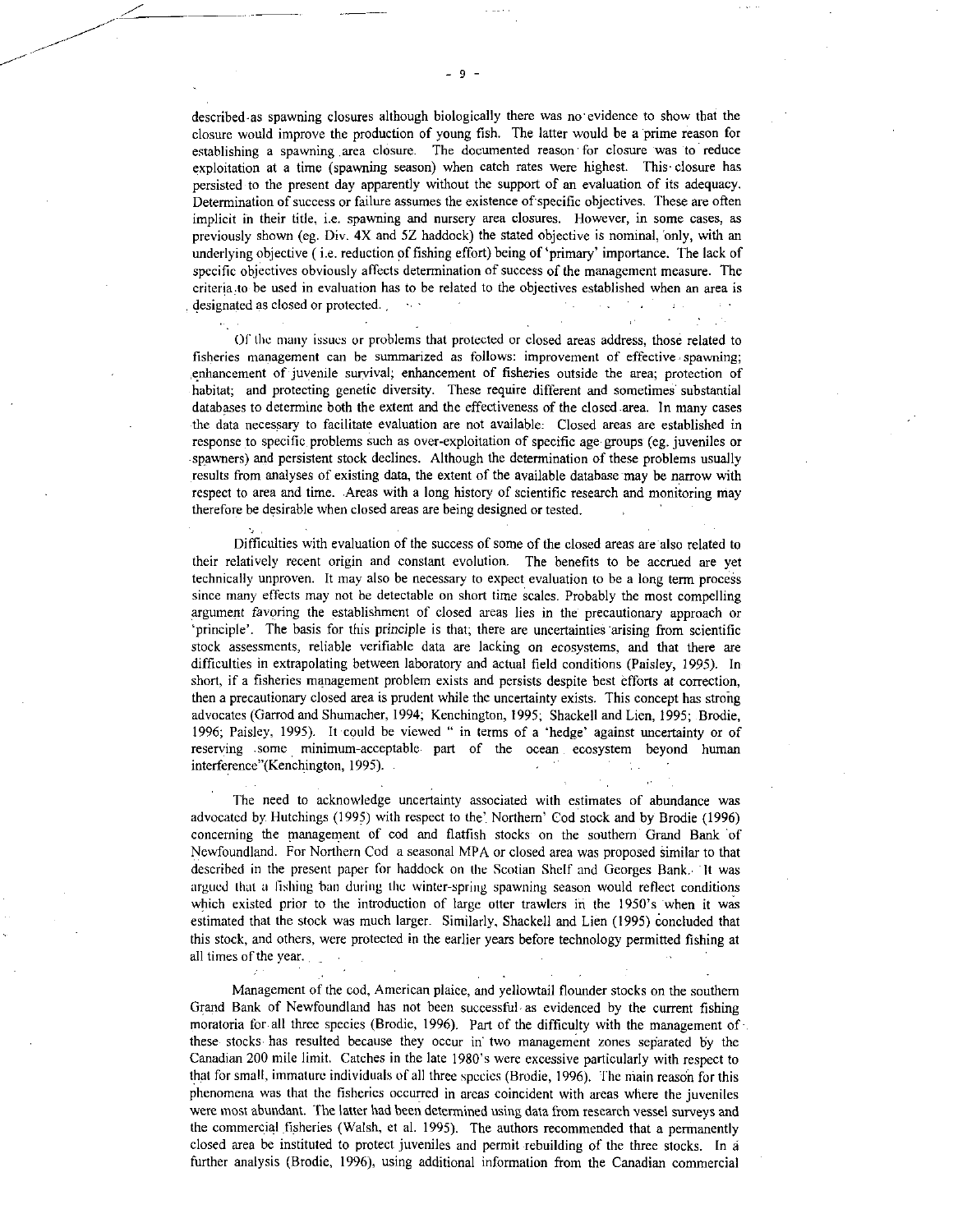fishery, it was again concluded that the use of closed areas would be beneficial to the stocks. It was indicated that, based on distribution data, juvenile yellowtail flounder from the nursery area would subsequently be available as adults to the fishery outside the area. It was also argued that the benefits of a closed area need not to be absolutely demonstrated statistically before implementation as the data required may never be available. The proposed guiding principle in such cases was the reduction of uncertainty.

#### Conclusions

The apparent lack of success of management goals relative to many commercial fish species using has lead to a considerable amount of support for the use of protected areas as an alternate approach to standard methodologies. Most of the support is intuitive, reflecting the potential benefits of protected areas, as there are few studies providing analytical support for the various objectives. A more detailed look at two specific examples of the use of closed areas in the management of commercial fisheries (Haddock on the Scotian Shelf and Georges Bank and Plaice in the North Sea) indicated some limited success, depending on the objective. In both cases the area closed, the season of closure, and the type and amount of permitted fishing activity changed over time which made evaluation of effectiveness more complex. When conducted on an experimental basis the objectives need to be clear to facilitate evaluation of effectiveness. However, evaluation may be difficult because a relatively long time frame may be required or because all the required data may not be obtainable. It may not always be possible to provide proof of success of a protected area in dealing with a management problem before it can be instituted. Where problems exist despite the best standard management practices, it may be prudent to use a precautionary approach by restricting fishing until the inherent uncertainties of existing procedures can be better understood.

#### References

Agardy, M.Tundi. 1994. Advances in marine conservation: the role of marine protected areas. Trends in Ecology and Evolution 9(7), July 1994; 267-270.

Angel, J.R., D.L.Burke, R.N.O'Boyle, F.G.Peacock, M.Sinclair and K.C.T. Zwanenburg. 1994. Report of the Workshop on Scotia-Fundy Groundfish Management from 1977 to 1993. Can. Tech.Rep.Fish. Aquat. Sci. 1979, 181p.

Auster, Peter J. and Richard J.Malatesta. 1995. Assessing the role of non-extractive reserves for enhancing harvested populations in temporate and boreal marine systems. p.82-89. In: Shackell, Nancy L. and J.H.Martin Willison (eds). 1995. Marine Protected Areas and Sustainable Fisheries. Science and Management of Protected Areas Association, Wolfville, Nova Scotia.

Ballantine, W.J. 1994. Networks of "no-take" marine reserves are practical and necessary. p.13- 20. In: Shackell,Nancy L and J.H.Martin Willison (eds). 1995. Marine Protected Areas. and Sustainable Fisheries. Science and Management of Protected Areas Association, Wolfville, Nova Scotia.

Bell, F.N. 1981. The Pacific halibut, the resource, and the fishery. Alaska Northwest Publ. Co. Anchorage AK. 267p.

Brodie.W.B. 1996. Should closed areas be considered as a management measure in future fisheries for cod and flatfish on the southern Grand Bank. NAFO SCR Doc. 96/63. 40 p.

Bryant, Shelley, Jody Waters, and Julie Huntington. 1995. Preliminary investigations into the establishment of marine conservation areas in Newfoundland and Labrador: Marine Habitats Research Project. St.John's, NF: Protected Areas Association of Newfoundland and Labrador.

Burke, D.L., R.N.O'Boyle, P.Partington, and M.Sinclair. 1996. Report of the second workshop on Scotia-Fundy groundfish management. Can. Tech. Rep. Fish. Aquat. Sci. 2100, 247p.

DFO. 1997. An approach to the establishment and management of Marine Protected Areas under the Oceans Act. A discussion paper. Communications Directorate, DFO. 47p.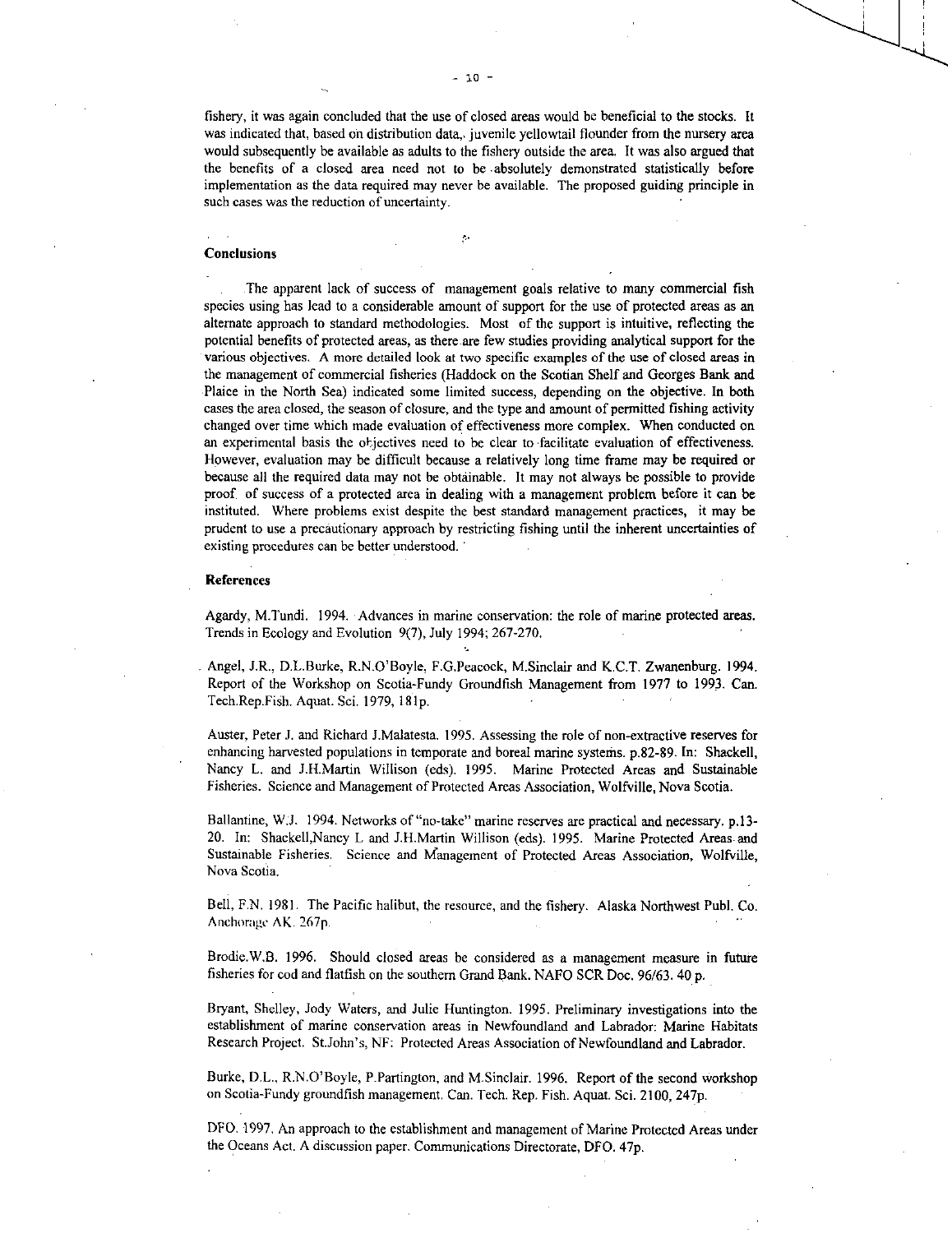Doubleday, W.G. 1993. Reliability of scientific advice on fishery management measures, p. 369- 383..• In L.S.Parsons and W.H.Lear.[eds.] Perspectives on Canadian marine fisheries management. Can. Bull. Fish. Aquat. Sci. 226.

Fanning, P., K.Zwanenburg, and M.A.Showell. 1987. Haddock nursery closed areas: delineation and impact. CAFSAC Res. Doc. 87/59, 46p. ·

FRCC, 1997. Building the Bridge. 1996 Conservation Requirements for Atlantic Groundfish. Report to the Minister of Fisheries. FRCC.96.R.2. October 1996.

Garrod, D.J. and A.Shumacher. 1994. North Atlantic cod: the broad canvas. ICES mar.Sci. Symp:, 198: 59-76. .  $\sim 100$  $\sim 10^{-11}$ 

Gerrior, Patricia, Frederic M.Serchuk, and Kathleen C.Mays. 1994. How 'mixed' is the mixed species trawl fishery on Georges Bank ? or Evaluating fishery performance via an observer program. ICES CM 1994/G:11. 12p.

Halliday, R.G. 1988. Use of seasonal spawning area closures in the management of haddock fisheries the Northwest Atlantic. NAFO Sci. Coun. Stud. 12: 27-36.

Hennemuth, R.C. 1968. Status of the Georges Bank haddock stock and effects of recent high levels of fishing effort. Int. Comm. for Northw. Atl. Fish. Res. Doc. No. 92, Ser. No. 2080, 7p.

ICES. 1987. Report of the ad hoc Meeting of the North Sea Flatfish Working Group. ICES CM 1987/Assess:14. 85p.

 $\sim$ 

ICES. 1994. Report of the Study Group on the North Sea plaice box. ICES CM 1994.Assess:14. 1-52.

ICNAF. 1969a. Standing Committee on Research and Statistics Proceedings 1969 annual meeting. Int. Comm. for Northw. Atl. Fish., Redbook 1969, Pt.1, 62p.

ICNAF. 1969b. Report of 19th annual meeting. Intl. Comm. for Northw. Atl. Fish., Ann. Proc. Vo1.19 for the year 1968-69, Pt.2, pp.14-39.

Kelleher, Graeme and Richard Kenchington..1992. Guidelines for Establishing Marine Protected Areas. A Marine Conservation and Development Report. Gland, Switzerland: IUCN. •

Kenchington, T.J. 1995. Marine protected areas: a fisheries management perspective. Written presentation to the F.R.C.C., December, 1995, Moncton, N.B., Canada.

Mohn, R.K. 1996. Assessing closed areas with a fisheries model having several spawning components. p.157-169. In: Burke,D.L., R.N.O'Boyle, P.Partington, and M.Sinclair. 1996. Report of the second workshop on Scotia-Fundy groundfish management. Can. Tech. Rep. Fish. Aquat. Sci. 2100, 247p.

Paisley, R.K. 1995. Preface. p.6-9. In: Shackell, Nancy I,. and 111.Martin Willison (eds). 1995. Marine Protected Areas and Sustainable Fisheries. Science and Management of Protected Areas Association, Wolfville, Nova Scotia.

Paisley, R.K. 1995. Science and the establishment of marine protected areas. p.257-264. In: Shackell, Nancy L. and J.H.Martin Willison (eds). 1995. Marine Protected Areas and Sustainable Fisheries. Science and, Management of Protected Areas Association, Wolfville, Nova Scotia.

Parker, H. 1996. Costs to patrol Groundfish closures. p.170-175. In: Burke,D.L., R.N.O'Boyle, P.Partington, and M.Sinclair. 1996. Report of the second workshop on Scotia-Fundy groundfish management. Can. Tech. Rep. Fish. Aquat. Sci. 2100, 247p.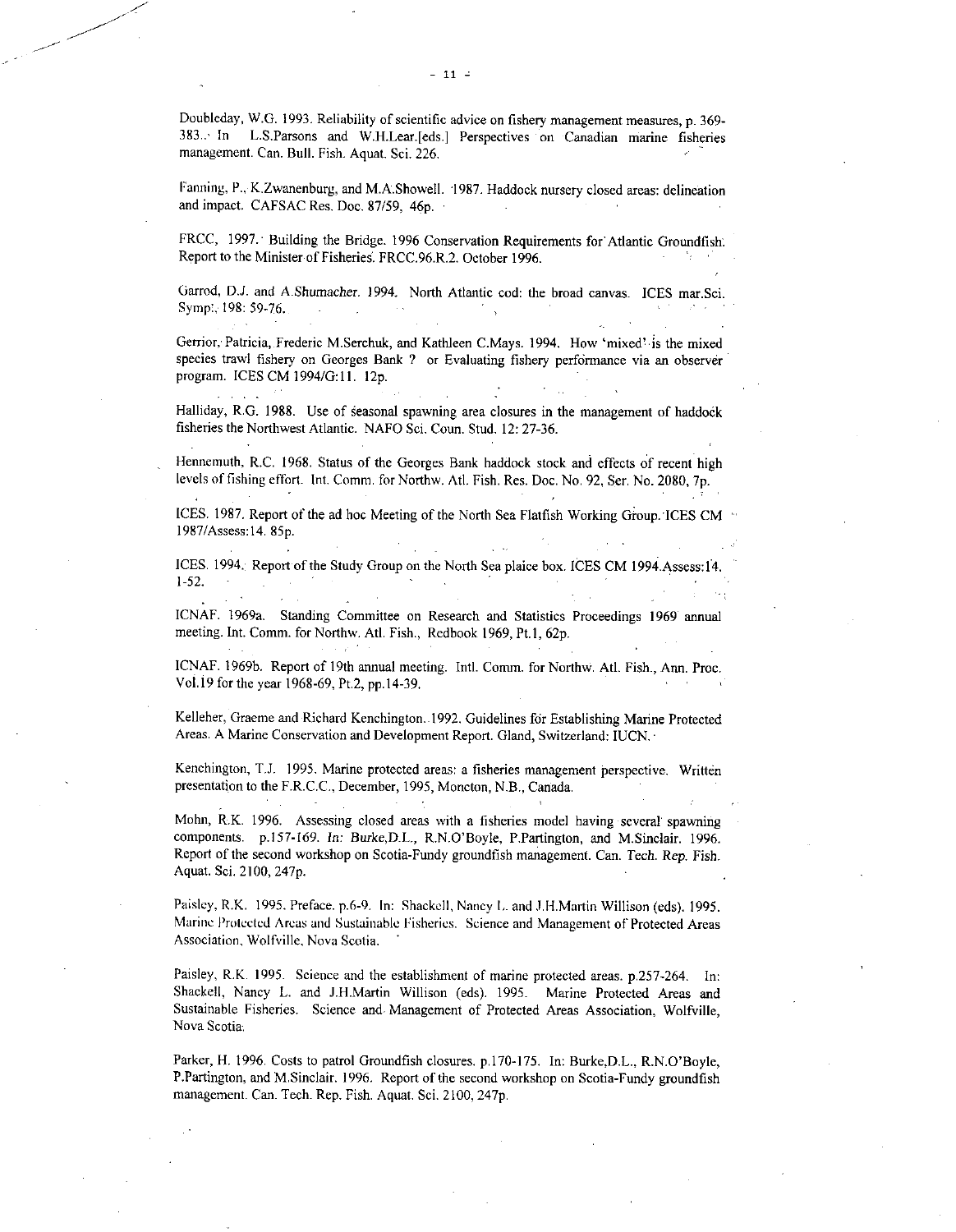Parsons, L.S.1993. Management of marine fisheries in Canada. Can. Bull. Fish. Aquat. Sci. 225. 784p.

Rijnsdorp, A.D. and M.A.Pastoors. 1995. Modelling the spatial dynamics and fisheries of. North Sea plaice based on tagging data. ICES J.Mar. Sci. 52: 963-980.

Shackell, Nancy L. and J.H.Martin Willison (eds). 1995. Marine Protected Areas and Sustainable Fisheries. Science and Management of Protected Areas Association, Wolfville, Nova Scotia.

Shackell, Nancy and Jon Lien. 1995. An underutilized conservation option for fishery managers:marine protected areas in the Northwest Atlantic. p.21-30. In: Shackell, Nancy L. and J.H.Martin Willison (eds). 1995. Marine Protected Areas and Sustainable Fisheries. Science and Management of Protected Areas Association, Wolfville, Nova Scotia.

Shelton, P.A. and M.J.Morgan. 1993. An analysis of NAFO Divisions 2J3KL cod spawner biomass and recruitment. NAFO Sci.Counc. Res. Doc. 93/37, Ser.No. N2217: 14 p.

Sinclair, A., P.Gagnon, and A.Frechet. 1991. Seasonal distribution of cod in the northern Gulf of St. Lawrence. CAFSAC Res. Doc. 91/37, 19p.

Suarez de Vivero, J.L. and M.C.Frieyro. 1994. Spanish marine policy: Role of marine protected areas. Marine Policy 18(4): 345-352.

Walsh, S.J., W.B.Brodie, C.A.Bishop, and E.F.Murphy. 1995. Fishing on juvenile groundfish nurseries on the Grand Bank: a discussion of technical measures of conservation. p.54-73. In: Shackell, Nancy L. and J.H.Martin Willison (eds). 1995, Marine Protected Areas and Sustainable Fisheries. Science and Management of Protected Areas Association, Wolfville, Nova Scotia.

Wolfe, L.D.S. and B.Hartley. 1996. An approach to the establishment and management of marine protected areas under the Canada Oceans Act.: A draft discussion paper. Quadra Planning Consultants Ltd. West Vancouver, B.C.

Zwanenburg, K. and P.Comeau. 1991. Haddock on the Eastern Scotian Shelf. CAFSAC Res. Doc. 91/47. 43 p.

Zwanenburg, K.C.T. and J.Hansen. 1993. Documentation of Scientific Advice, Management Plans, Management Actions, and Year-end Results. p.42-68. In: Angel, J.R., D.L.Burke, R.N.O'Boyle, F.G.Peacock, M.Sinclair and K.C.T.Zwanenburg. 1994. Report of the Workshop on Scotia-Fundy Groundfish Management from 1977 to 1993. Can. Tech.Rep.Fish. Aquat. Sci. 1979, 181p.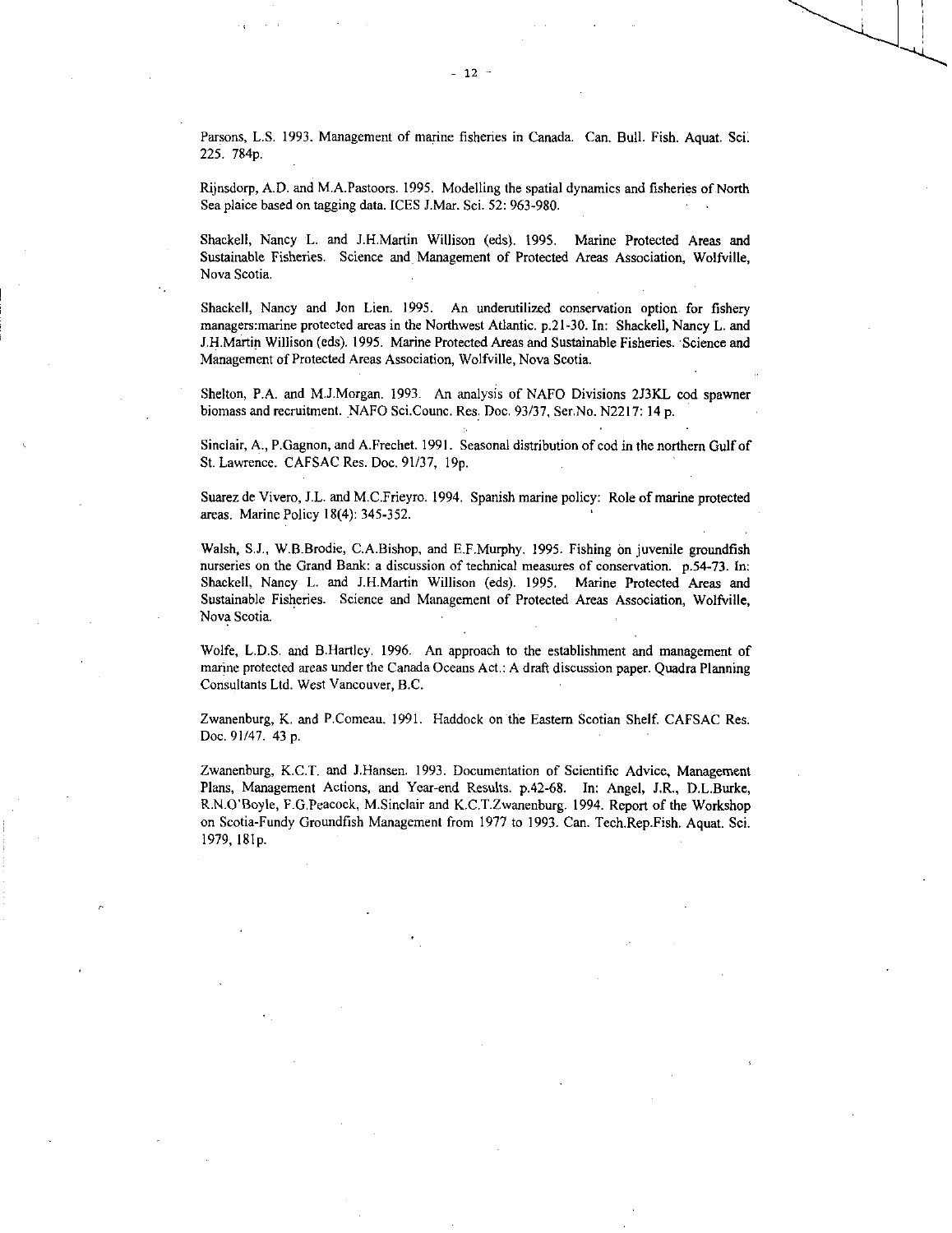



 $-13 -$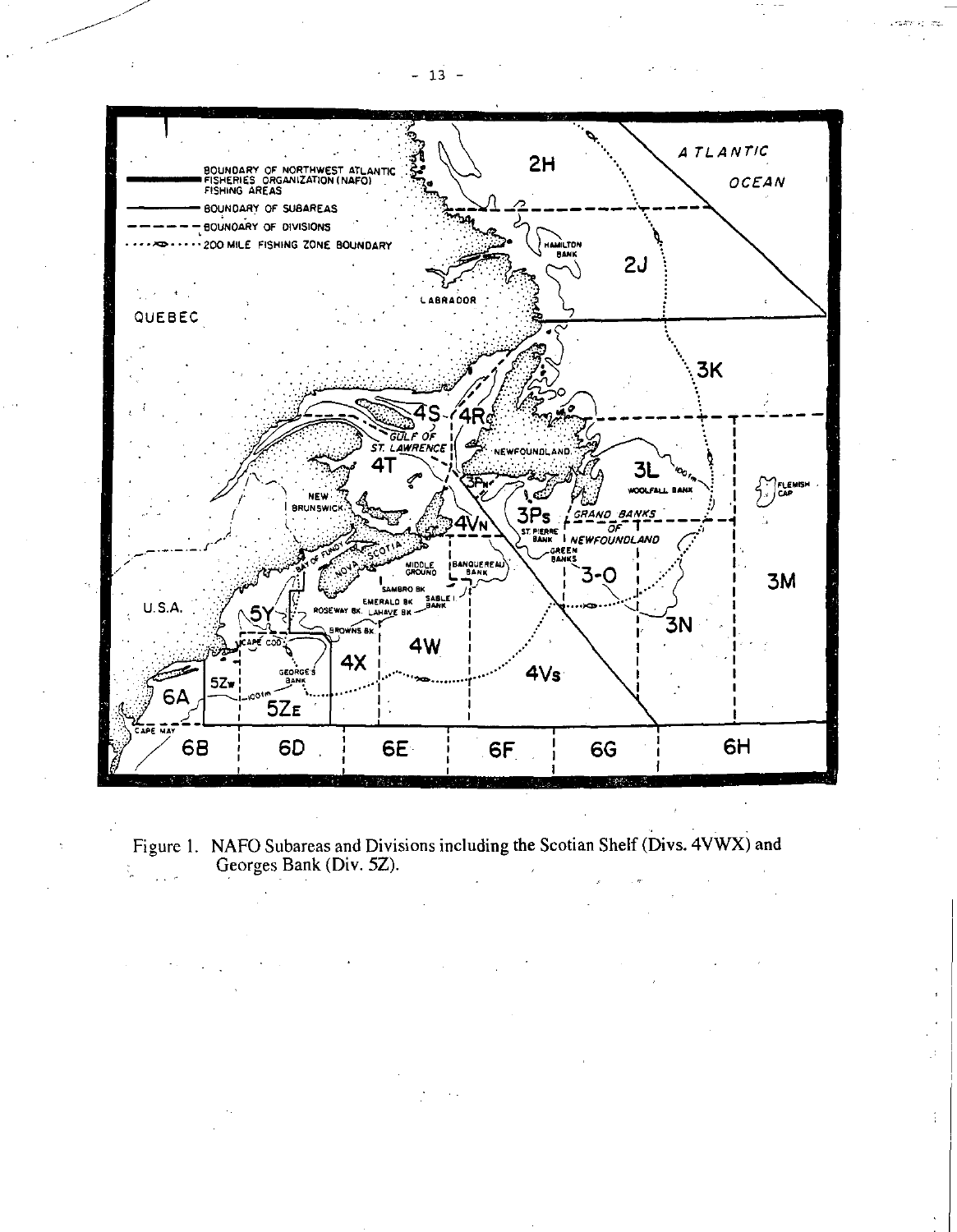

Figure 2. Haddock closed areas in NAFO Div.  $4X$  and  $5Z$  when first established in 1970. (from Halliday,1988).

ù.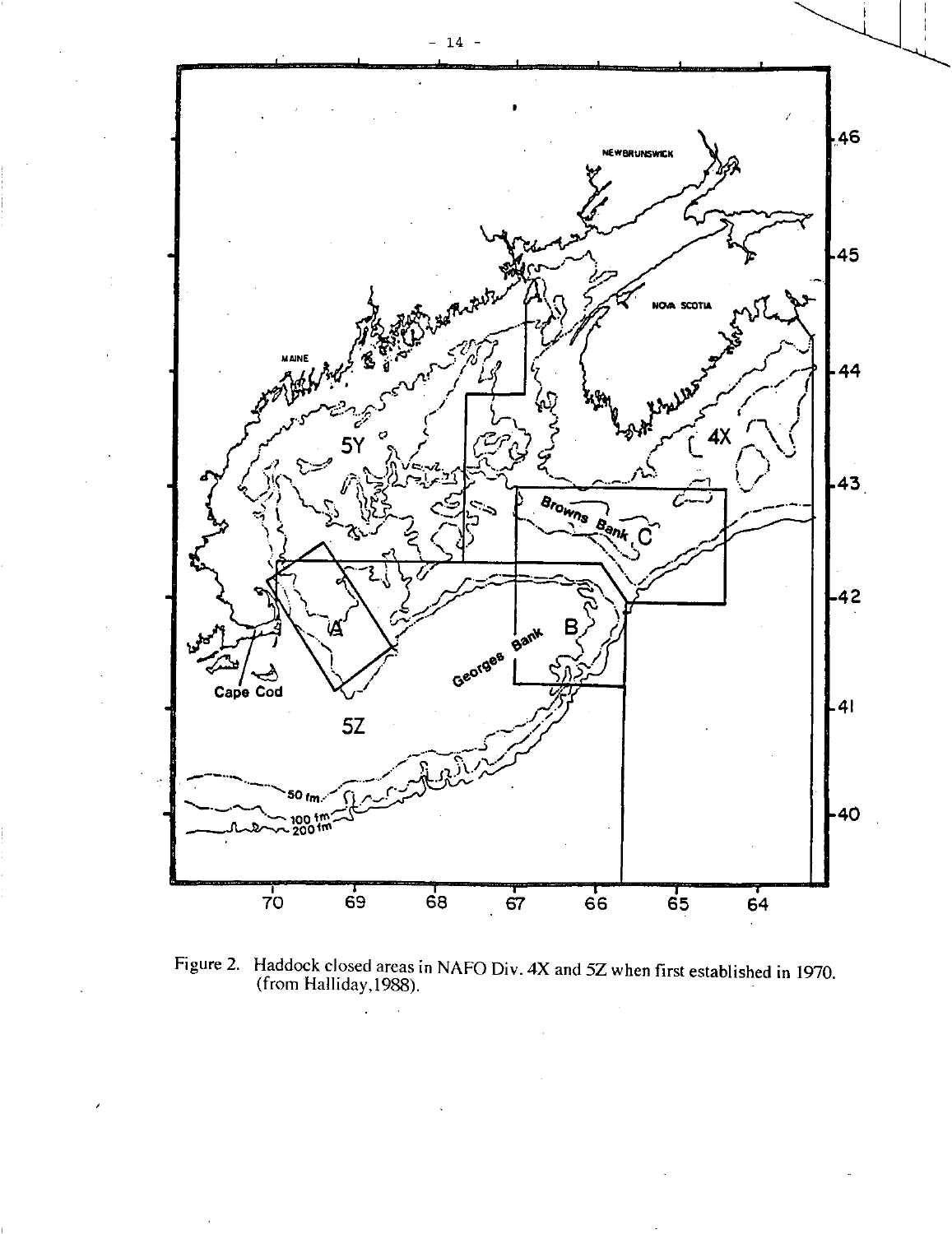

Figure 3. Haddock closed areas in NAFO Div. 4X and 5Z when revised for 1982 and 1987 (dashed line in area A). (from Halliday, 1988).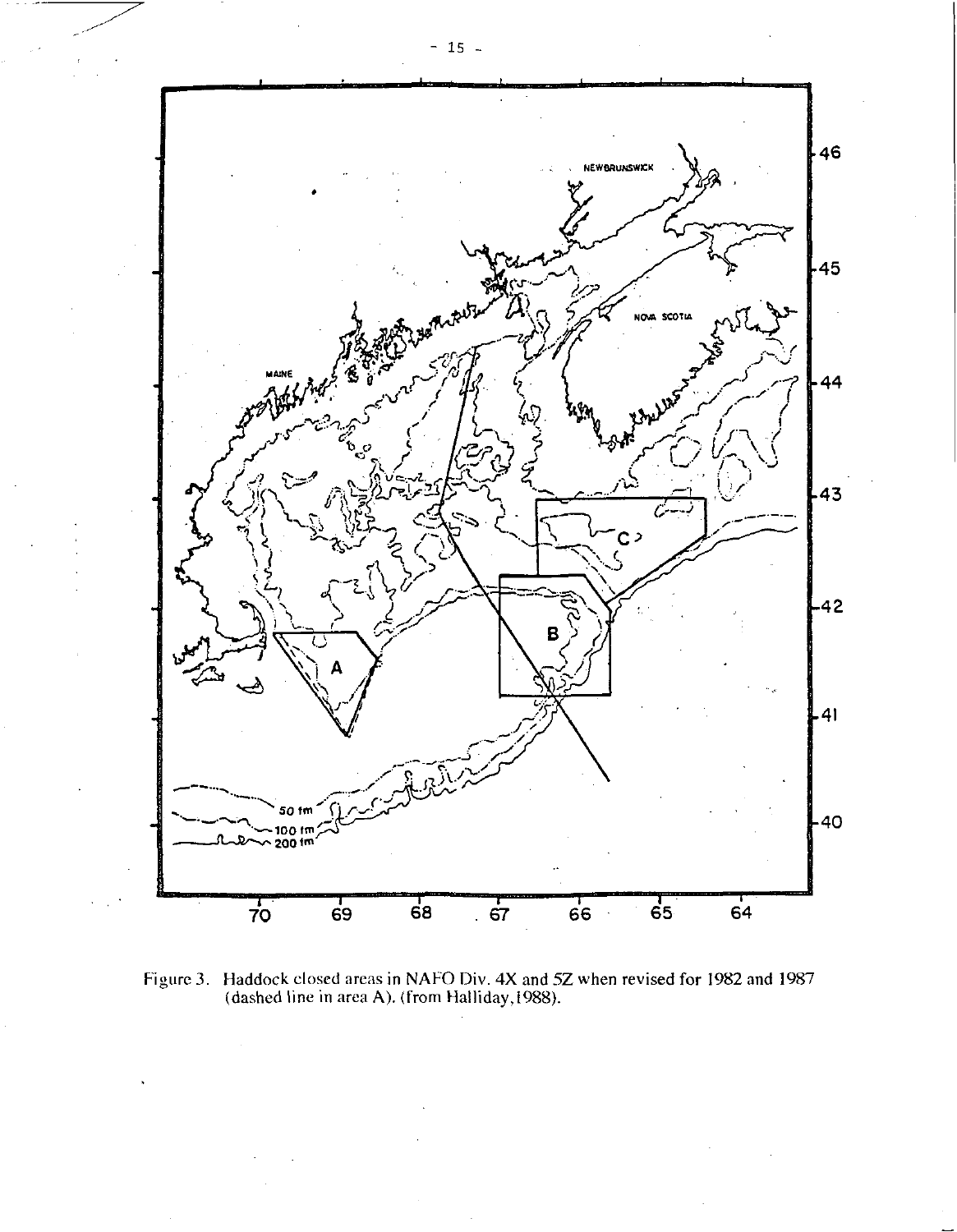

Figure 4. Haddock closed areas (nursery) in NAFO div.4VW as established in 1987. (from Fanning et al. 1987).

 $\mathfrak{t}$  .

- 16 -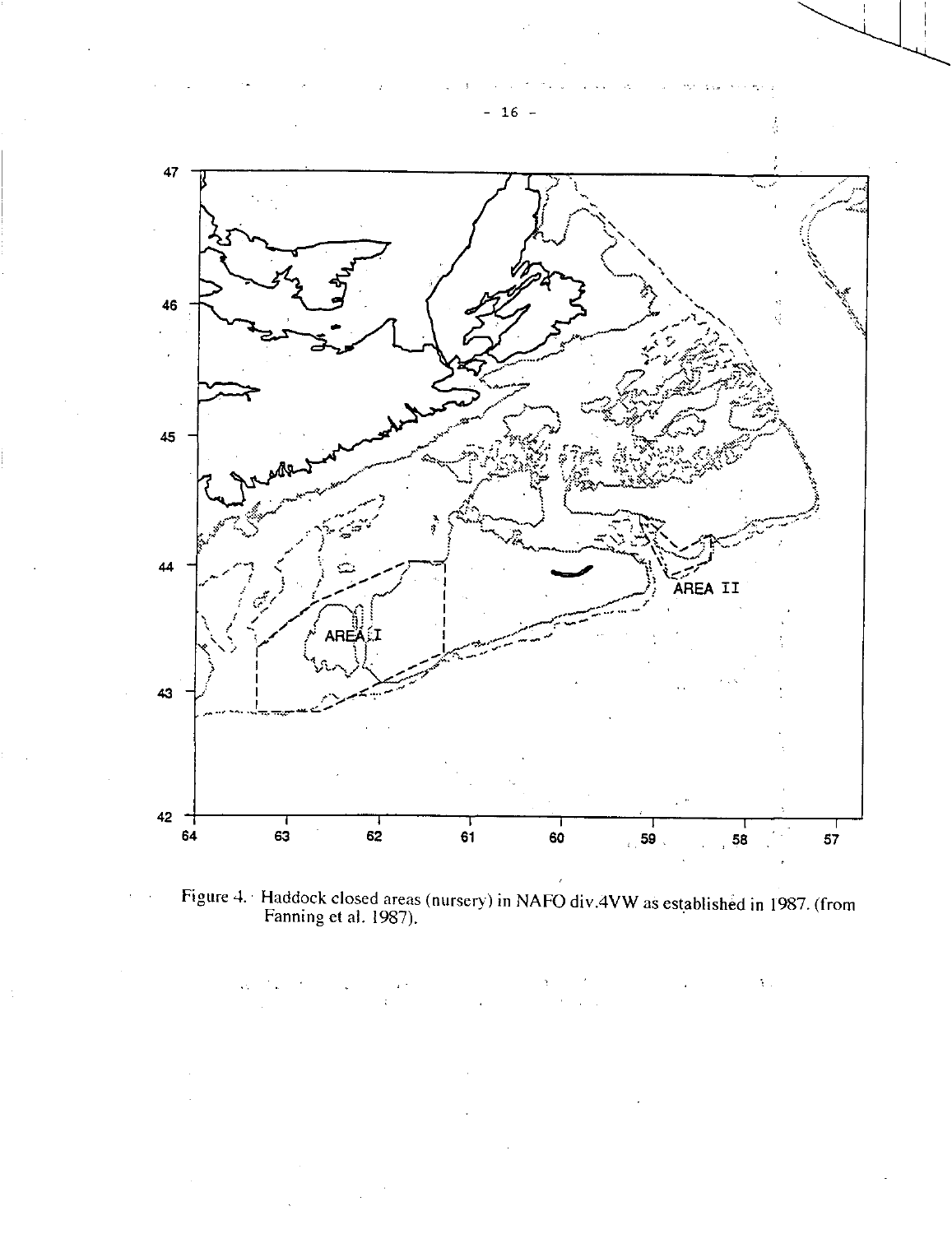

Figure 5. ICES statistical Div. for the north-east Atlantic including the North Sea (Area IV).  $\sim$ 

 $-17 -$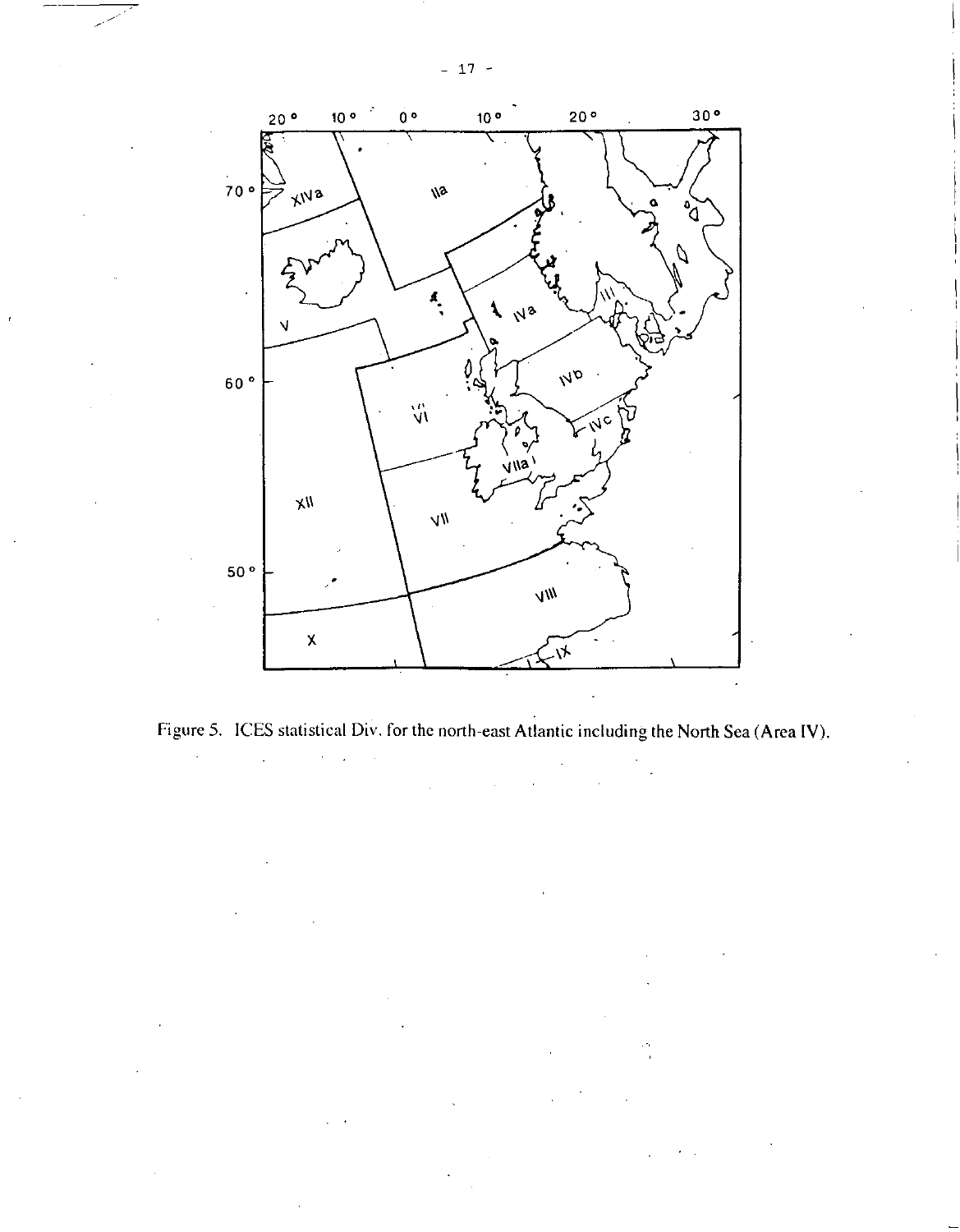

Figure 6. Area of the North Sea proposed (top) and that subsequently designated and regulated (bottom) as a nursery area for plaice - the Plaice Box. (from ICES, 1994).